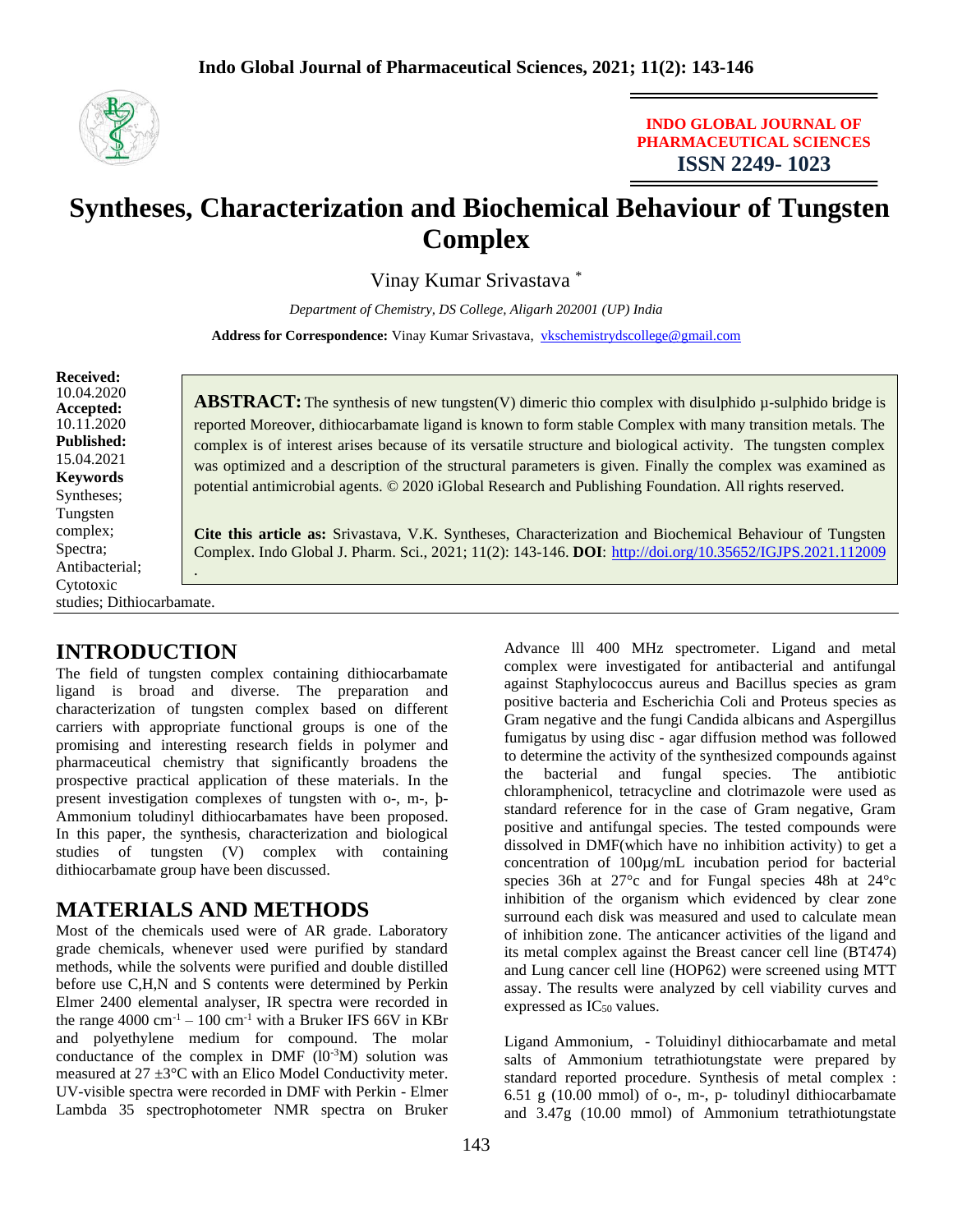#### **Indo Global Journal of Pharmaceutical Sciences, 2021; 11(2): 143-146**

were dissolved separately in minimum quantity of double distilled water. Next, both the solutions were mixed together and the mixture was kept for 60-70 minutes on water bath at 80-90 °C. The precipitate was filtered off wasted with 1:1ethanol:water mixture followed by ether and desiccated under vacuum. A yellow colored complex was obtained with 68.5% yield. The resulting metal Complex was insoluble in common solvents such as water, benzene, chloroform, dichloromethane etc. but it was soluble in DMF and DMSO.

 $CH_3C_6H_4NH_2 + CS_2 + NH_3 \rightarrow CH_3C_6H_4NHCSSNH_4$ 

 $Na_2WO_4 + 2NH_3 + 2H_2O + 4H_2S \rightarrow (NH_4)_2WS_4 +$  $2NaOH + 4H<sub>2</sub>O$ 

## **RESULTS AND DISCUSSION**

The result of elemental analysis are in good agreement with the calculated values. The metal contents of the complexes were determined according to literature methods.

Elemental analysis: Calc W= 42.76, C = 22.33, H = 1.86 N=3.25, S = 29.77 Found Mo, 42.80, C 22.00, H= 1.80, N=3.18, S= 29.40. The electrolytic nature of the complex is measured in DMF, at to 10-3M The conductivity value was found to be 15.6  $\Omega$ <sup>-1</sup> cm<sup>-1</sup> mol<sup>-1</sup>. Thus, the prepared complex is non electrolytic in nature and there is no ion present in the out of the coordination sphere spectral studies: There is no coordination through nitrogen atom because there is almost no shifting of the band position of nitrogen centres in the IR spectra of metal complex as shown in **Figure 1**. The complex shows additional band in the region of 498 cm-1 indicating the presence W-S terminal bond. Due to the reaction of tungstate with the dtc ligand there arises W-S bridging bond which is present of at 445 cm<sup>-1</sup>. The additional important band is also present at  $380 \text{ cm}^{-1}$  suggesting the presence of W-S-W bond. The electronic absorption spectra of metal complex as shown in **Figure 2** in the visible region shows two transition bands in the region around 23000 and 25000 cm-1 respectively. The diffuse reflectance spectrum of the tungsten complex shows the d-d transition bands around  $14700$  and  $12500$  cm<sup>-1</sup> which are assigned to transitions

 ${}^{3}E \longrightarrow {}^{1}A_{1}$  and  ${}^{1}E \longrightarrow {}^{1}A_{1}$  respectively . The above mentioned bands are probably a combination of the sulfur to metal transition  $S \longrightarrow W$  charge Transfer band. The NMR spectra of the complex was recorded in DMSO- $d_6$  as shown in **Figure 3**. The absence of S-H protons and a slight downfield Shift of the Protons in The NMR spectra of complex, with respect to corresponding ligand was observed. This indicates that the ligand is coordinated to tungsten through sulfur atom in the metal complex. In the <sup>13</sup>C NMR spectrum for complex the signal of  $NCS<sub>2</sub>$  carbon atom moiety at the regions 53.50,21.12,27.90 and 23.70 ppm were observed which belong to the dithiocarbamate ligand. The signals of carbon due to aryl group were observed at the regions 30.10 to 37.00 ppm in the spectrum of tungsten complex indicating that the chemical environments of the  $CS<sub>2</sub>$  moieties of the two dithiocarbamate ligands bound to the  $W_2$  centre. Further a

singlet observed in the parent dithiocarbonic acid and assigned for SH Proton is found to be absent in the spectra of corresponding complex indicating the deprotonation of SH group and the formation of W-S bond (**Figure 4**) [13-16].



**Figure 1 IR spectra of metal complex**



**Figure 2 Electronic absorption spectra of metal complex**



 **Figure 3 <sup>13</sup> C NMR spectra of metal complex**



**Figure 4 The proposed coordination mode of the metal complex**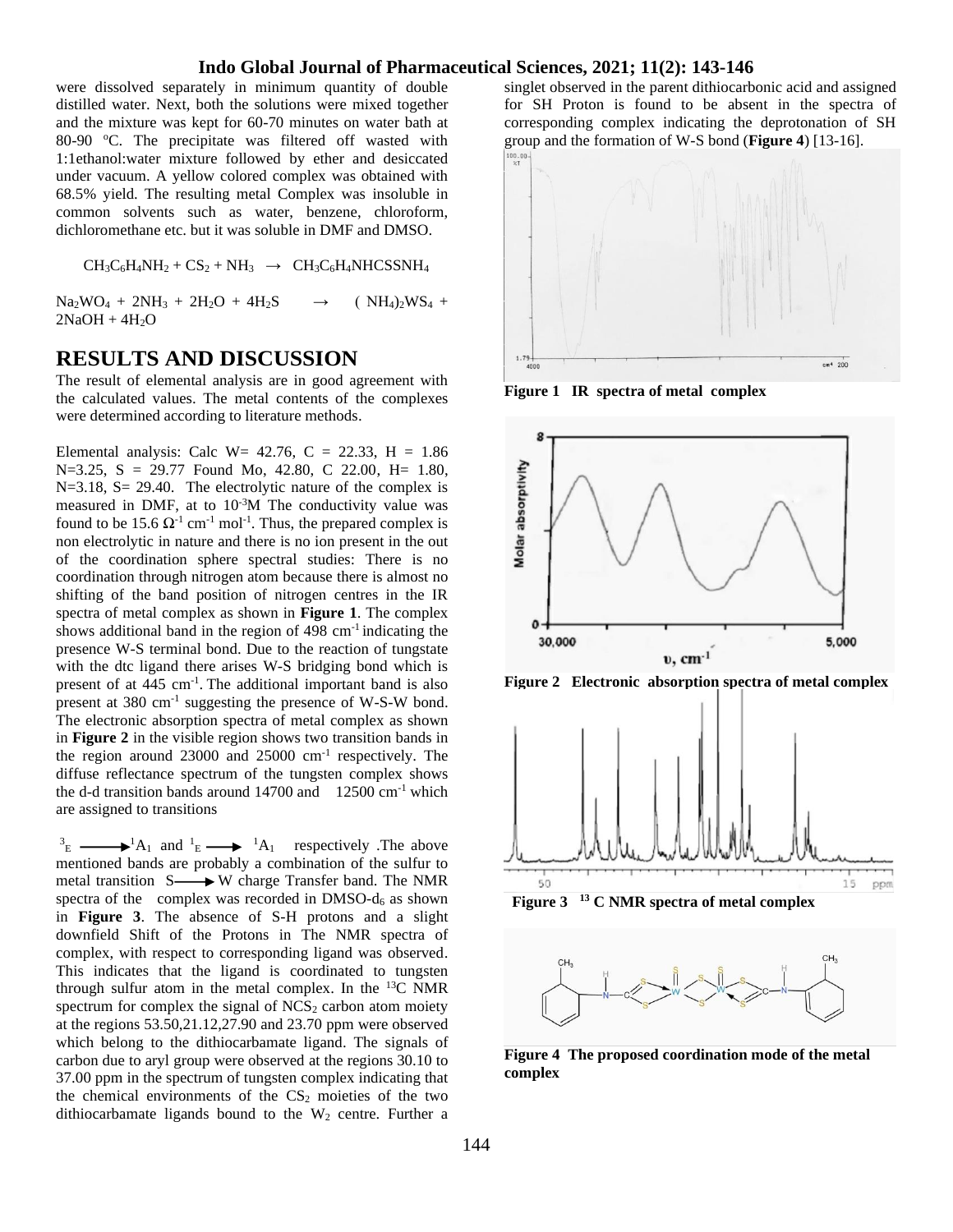#### **Indo Global Journal of Pharmaceutical Sciences, 2021; 11(2): 143-146**

Antimicrobial Studies: The results show that the metal complex is more active than the parent ligand dithiocabamate. The enhanced activity of the metal complex compared to free ligand can be ascribed to increased lipophilic nature of the tungsten complex arising due to chelation. The solubility of the compound also plays an important role in ascertaining the degree of inhibition. metal complex of the ligand having sulfur as a donor atom was found to be more potent than those

without sulphur. It has been proposed that the ultimate action of structurally non-specific toxicants is the denaturation of one or more proteins of the cell. Chelating agents are often powerful inhibitors of metalloenzymes, so it is evident from data **Table I** that activity significantly increases on coordination [21-26].

|    | <b>Sample</b>           | <b>Bacteria</b> |                           |        | Fungi   |            |              |
|----|-------------------------|-----------------|---------------------------|--------|---------|------------|--------------|
|    |                         |                 | $Gram -ve$<br>$Gram + ve$ |        |         |            |              |
|    |                         | <i>S.aureus</i> | <b>Bacillus</b>           | E.coli | Proteus | C.albicans | A. fumigatus |
|    |                         |                 | Sp.                       |        | Sp.     |            |              |
| 1. | Tetracycline            | 25              | 27                        |        |         |            |              |
| 2. | Chloramphenicol         |                 |                           | 28     | 29      |            |              |
| 3. | Clotrimazole            |                 |                           |        |         | 23         | 21           |
| 4. | $C_8H_{12}N_2S_2$       | 14              | 12                        | 16     | 17      | 15         | 16           |
| 5. | $W_2C_{16}H_{16}N_2S_8$ | 18              | 19                        | 20     | 19      | 18         | 18           |
|    |                         |                 |                           |        |         |            |              |

#### Table 1: Antibacterial activity of ligand and metal complex

Inhibition Zone in mm Concentration 100 µg/mL

The anticancer activities of the ligand and its metal complex against the Breast cancer (BT474) and Lung cancer (HOP62) cell lines were screened using MTT assay. The results were analyzed by cell viability curves and expressed as  $IC_{50}$  values. The maximal inhibition concentration given in **table 2** showed that the cytotoxicity efficiencies of the compounds under the investigation follow the order tungsten (V) complex > dithiocarbamate ligand from the result it is evident that the tungsten complex exhibited higher in vitro cytotoxicity against both the selected cell lines when compared to the ligand compared with that of the standard drug cisplatin. The cytotoxicity of tungsten complex is depending on their ability to bind DNA and damage its structure resulting in the impairment of its function which is followed by the replication and transcription processes inhibition and eventually cell death. Thus the relatively higher toxicity exhibited by the tungsten(V) complex as compared to the ligand may be due to the stronger binding ability of the complex with DNA.

**Table 2: Anticancer Studies of the dithiocarbamate ligand and its tungsten Complex<sup>a</sup>**

| S.No. | Compound                | <b>Cell Lines</b> |              |  |
|-------|-------------------------|-------------------|--------------|--|
|       |                         | <b>BT474</b>      | <b>HOP62</b> |  |
|       | $C_8H_{12}N_2S_2$       | $25 \pm 1.2$      | $28 \pm 1.4$ |  |
|       | $W_2C_{16}H_{16}N_2S_8$ | $18 \pm 1.5$      | $21 \pm 1.7$ |  |
| 3.    | Cisplatin               | $13 \pm 0.5$      | $12 \pm 0.9$ |  |

<sup>a</sup>IC<sub>50</sub> Concentration of the drug required to inhibit growth of 50% of the cancer cells ( $\mu$ M) the data are mean  $\pm$  SD of three replicants each.

## **CONCLUSION**

In the present study the bridging complex of tungsten with Ammonium dithiocarbamate was prepared and characterized by physico-chemical methods. The antibacterial and anticancer activity data given for the compounds presented in this paper allowed to state that metal complex showed enhanced activity as compared to ligand fragment.

## **ACKNOWLEDGEMENT**

The author is thankful to SAIF CDRI Lucknow, SAIF Chennai and SAIF Cochin India for providing physiochemical and biological studies.

## **CONFLICT OF INTEREST**

Author declares that there is no conflict of interest regarding the publication of this paper.

## **DATA AVAILABILITY**

Available on request

## **FUNDING SOURCE**

Not applicable

#### **REFERENCES**

- 1. Sigel A, Sigel H,(2002) Eds Metal ions in Biological systems 39, Molybdenum and Tungsten. Their roles in Biological process, Marcel Dekker, New York
- 2. Mayr A (1994) Tungsten ; Organometallic chemistry Encyclopedia of Inorganic Chemistry 8: 4268-4284
- 3. Dmitry V, Peryshkov and Richard R (2012) Synthesis of Tungsten oxo Alkylidene complexes organometallics 31(20), 7278-7286 doi 10.1021/om3008579
- 4. Thorn GD, Ludwig RA.(1962) The dithiocarbamates and related Compounds, Elsevier, New York,